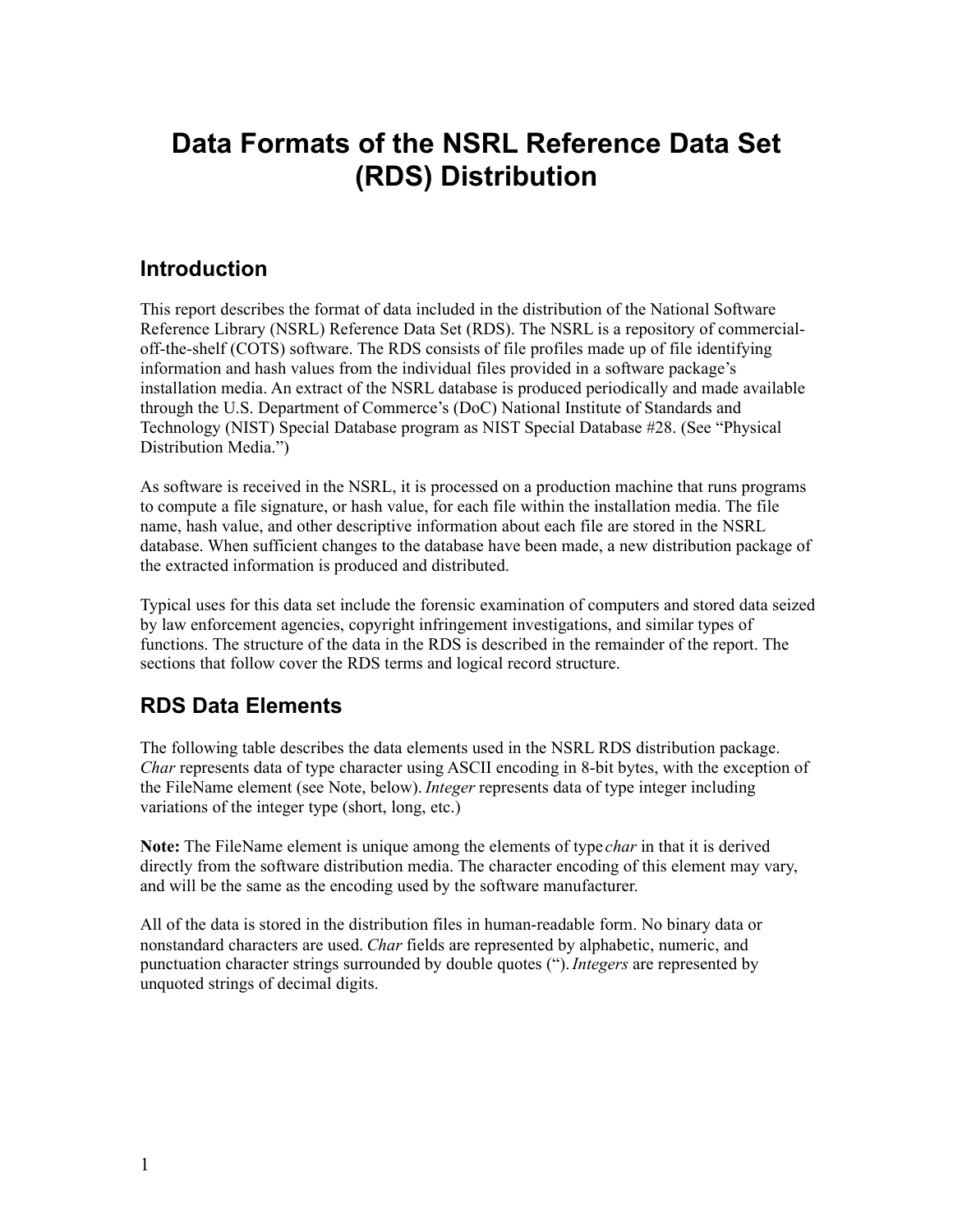| <b>DATA</b><br><b>ELEMENT</b> | <b>TYPE</b> | <b>MAXIMUM LENGTH</b><br>(IN CHARACTERS) | <b>DESCRIPTION</b>                                                                                                                                    |
|-------------------------------|-------------|------------------------------------------|-------------------------------------------------------------------------------------------------------------------------------------------------------|
| ApplicationType               | Char        | 50                                       | Character string that identifies a general<br>use of the software product                                                                             |
| CRC32                         | Char        | 8                                        | 32-bit Cyclic Redundancy Checksum<br>(file signature) of a specific file as<br>defined in CCITT X.25 link-level<br>protocol and FIPS PUB 71           |
| FileName                      | Char        | 255                                      | Name of a specific file within a software<br>product                                                                                                  |
| FileSize                      | Integer     | 15                                       | Size in bytes of a specific file                                                                                                                      |
| Language                      | Char        | 150                                      | Character string that identifies the<br>language(s) used in the software product                                                                      |
| MD <sub>5</sub>               | Char        | 32                                       | 128-bit Message Digest 5 (file signature)<br>of a specific file as defined in IETF RFC<br>1321                                                        |
| MfgCode                       | Char        | 15                                       | Character identifier of a specific vendor<br>or manufacturer                                                                                          |
| MfgName                       | Char        | 150                                      | Identifying name of the vendor or<br>manufacturer of the software product,<br>e.g., "Microsoft"                                                       |
| OpSystemName                  | Char        | 150                                      | Identifying name of the operating system<br>on which the software product executes,<br>e.g., "Windows NT"                                             |
| OpSystemCode                  | Char        | 15                                       | Code identifier of a specific operating<br>system version                                                                                             |
| OpSystemVersion               | Char        | 15                                       | Characters that identify individual<br>versions of an operating system on which<br>the software product executes, e.g., "4.0"                         |
| ProductCode                   | Integer     | 15                                       | Identifier of a specific software product,<br>e.g., "103"; maps to the NSRL database                                                                  |
| ProductName                   | Char        | 150                                      | Identifying name of the software<br>product, e.g., "Netscape Communicator"                                                                            |
| ProductVersion                | Char        | 15                                       | Characters that identify individual<br>versions of a software product, e.g.<br>" $3.0$ "                                                              |
| <b>RDS</b> Version            | Char        | 40                                       | Character string that identifies the date<br>and version of the RDS distribution.                                                                     |
| SHA-1                         | Char        | 40                                       | 160-bit Secure Hash Algorithm message<br>digest (file signature) of a specific file as<br>defined in FIPS PUB 180-2                                   |
| SpecialCode                   | Char        | 1                                        | A single character field that identifies<br>special file signature entries, such as<br>malicious code signatures or other types<br>of special entries |

### **Table 1. RDS Data Elements**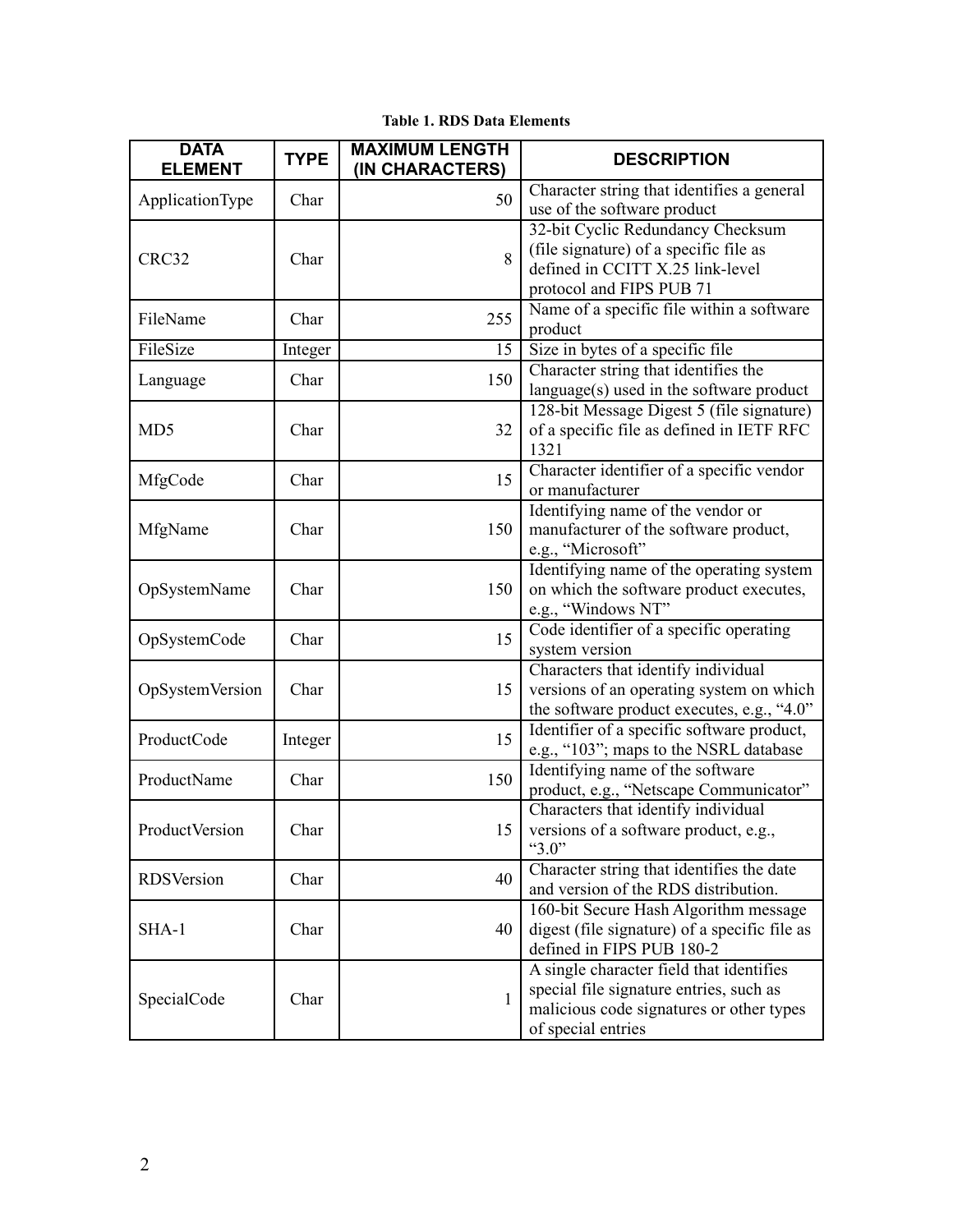# **Logical Record Structure**

A logical record forms one item or grouping of information from the data elements defined in the above table within the NSRL RDS. There are five such logical record types: (1) file record, (2) manufacturer record, (3) product record, (4) operating system record, and (5) version record. Each is described in the following tables. Examples of each type of record are also provided. Figure 1 illustrates how these files relate to each other.

| <b>RECORD FORMAT</b> | <b>EXAMPLE</b>            | <b>COMMENTS</b>           |
|----------------------|---------------------------|---------------------------|
| <b>FILE RECORD</b>   |                           |                           |
| $SHA-1$              | "AC91EF00F33F12DD491CC91E |                           |
|                      | F00F33F12DD491CA"         |                           |
| MD <sub>5</sub>      | "DC2311FFDC0015FCCC12130F |                           |
|                      | F145DE78"                 |                           |
| CRC32                | "14CCE9061FFDC001"        |                           |
| FileName             | "WORD.EXE"                |                           |
| FileSize             | 1217654                   | In bytes                  |
|                      | 103                       | The Product record will   |
| ProductCode          |                           | contain more information  |
|                      |                           | about this product code.  |
|                      |                           | The Operating System      |
| OpSystemCode         | "NT4WKS"                  | record will contain more  |
|                      |                           | information about this    |
|                      |                           | operating system code.    |
|                      | (0)                       | Blank (no value) – normal |
| SpecialCode          |                           | file                      |
|                      |                           | "M" – malicious file      |
|                      |                           | "S" – special file        |

#### **Table 2. FILE Record Type**

#### **Table 3. MANUFACTURER Record Type**

|                     | <b>RECORD FORMAT</b> | <b>EXAMPLE</b>          | <b>COMMENTS</b>                                                                                                          |
|---------------------|----------------------|-------------------------|--------------------------------------------------------------------------------------------------------------------------|
| MANUFACTURER RECORD |                      |                         |                                                                                                                          |
|                     | MfgCode              | "Microsoft"             | MfgCode is referenced in<br>the Operating System and<br>Product records. MfgCode<br>is unique within this record<br>set. |
|                     | MfgName              | "Microsoft Corporation" |                                                                                                                          |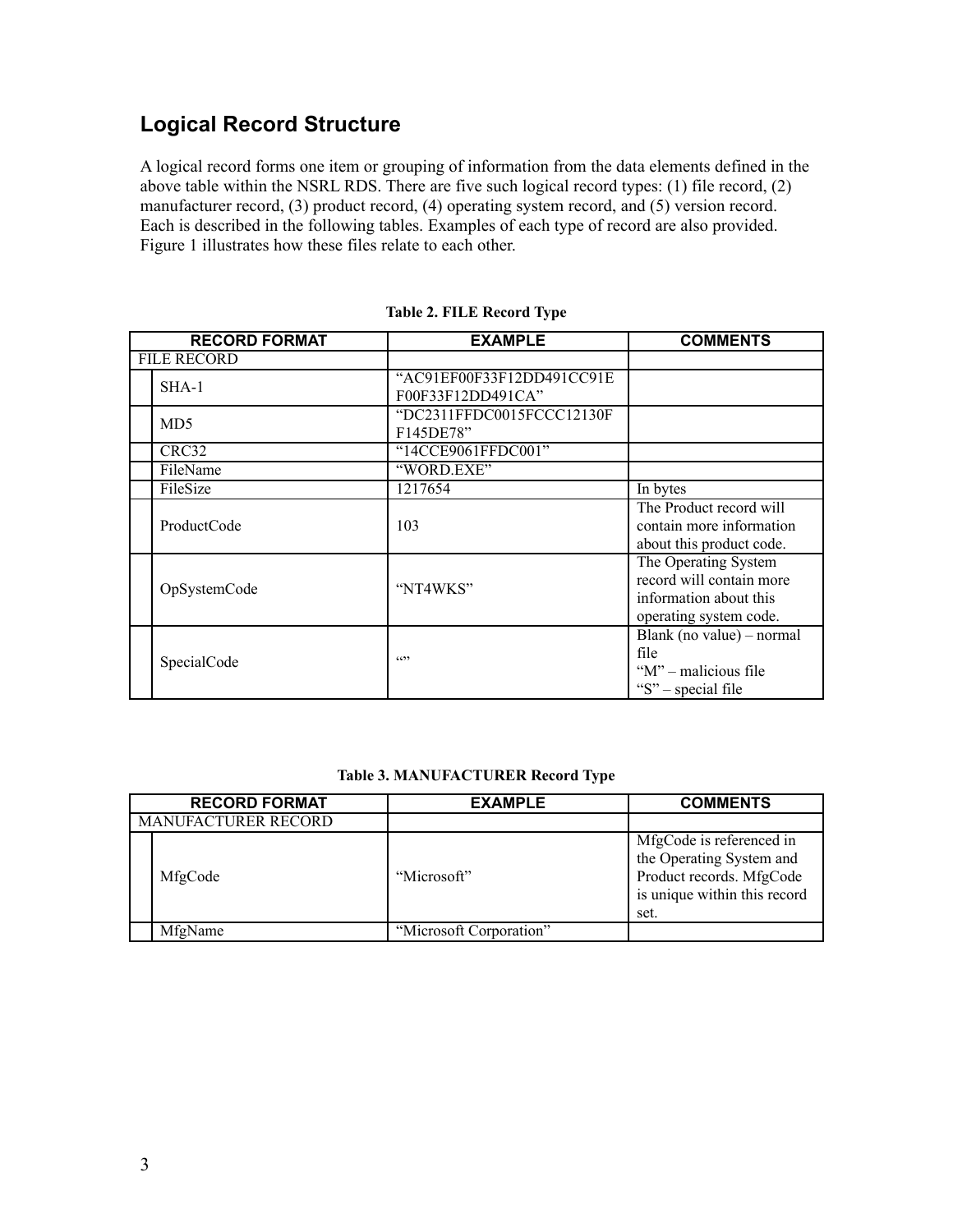### **Table 4. OPERATING SYSTEM Record Type**

| <b>RECORD FORMAT</b>    | <b>EXAMPLE</b> | <b>COMMENTS</b>                                                                                                 |
|-------------------------|----------------|-----------------------------------------------------------------------------------------------------------------|
| OPERATING SYSTEM RECORD |                |                                                                                                                 |
| OpSystemCode            | "NT4WKS"       | OpSystemCode is<br>referenced in the File record<br>and is unique within the<br>Operating System record<br>set. |
| OpSystemName            | "Windows NT"   |                                                                                                                 |
| <b>OpSystemVersion</b>  | 4.0"           |                                                                                                                 |
| MfgCode                 | "Microsoft"    | MfgCode references an<br>entry in the Manufacturer<br>record.                                                   |

### **Table 5. PRODUCT Record Type**

| <b>RECORD FORMAT</b>  | <b>EXAMPLE</b>     | <b>COMMENTS</b>                                                                                    |
|-----------------------|--------------------|----------------------------------------------------------------------------------------------------|
| PRODUCT RECORD        |                    |                                                                                                    |
| ProductCode           | 103                | ProductCode is referenced<br>in the File record and is<br>unique within the Product<br>record set. |
| ProductName           | "Microsoft Word"   |                                                                                                    |
| <b>ProductVersion</b> | " $2000"$          |                                                                                                    |
| OpSystemCode          | "Win98"            | OpSystemCode is<br>referenced in the Operating<br>System record                                    |
| MfgCode               | "Microsoft"        | MfgCode references an<br>entry in the Manufacturer<br>record.                                      |
| Language              | "English"          | If multiple languages are<br>present, they will be comma<br>separated within this field            |
| ApplicationType       | "Operating System" |                                                                                                    |

### **Table 5. RDS VERSION Record Type**

|                     | <b>RECORD FORMAT</b> | <b>EXAMPLE</b>                                 | <b>COMMENTS</b>                                                                         |
|---------------------|----------------------|------------------------------------------------|-----------------------------------------------------------------------------------------|
| <b>SHA-1 RECORD</b> |                      |                                                |                                                                                         |
|                     | $SHA-1$              | "AC91EF00F33F12DD491CC91E<br>F00F33F12DD491CA" | This value of SHA-1 is<br>computed from the SHA-1<br>values of the four other<br>files. |
|                     | <b>RDS</b> Version   | " $2001/03/08$ 0.2"                            | Assigned to each quarterly<br>release of the RDS.                                       |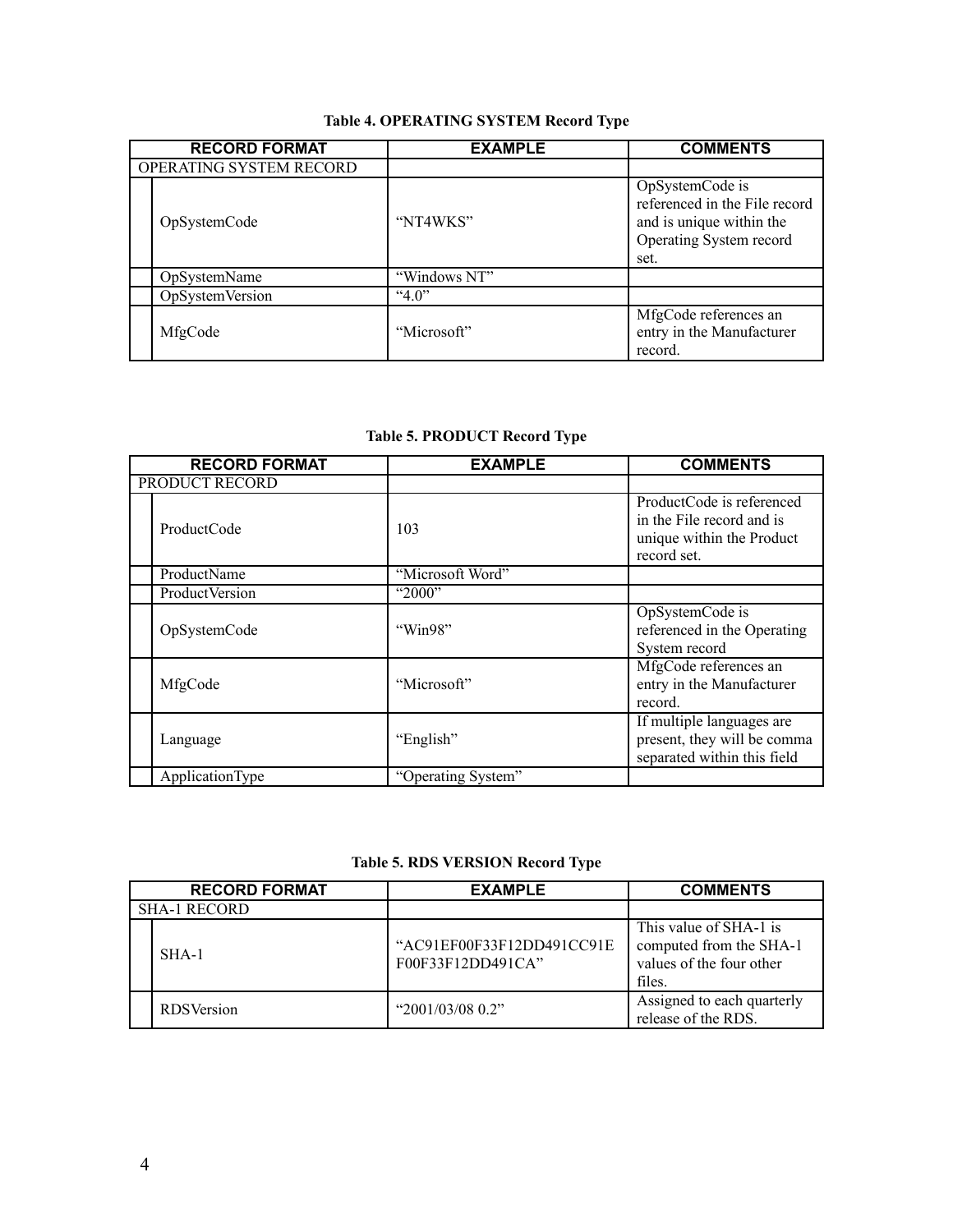

**Figure 1. NSRL RDS Logical Record Relationships**

# **Physical Record Structure**

The RDS consists of five physical data files that correspond to the five logical record types, one file per logical record type. The character format is UTF-8 (8-bit ASCII), one logical record per physical line terminated with ASCII characters 13 and 10 (hexadecimal 0D0A). Individual fields are separated by comma (,) within each line. Character field values are surrounded by double quotation marks (""). The first record of each file contains the field names instead of data values. Examples of the contents of each file are presented in figures 2 through 6. The first record in each figure represents the first or header record found in each file. The second record in each figure represents all subsequent or detail records in each file.

### **Figure 2. FILE Example Data**

"SHA-1","MD5","CRC32","FileName","FileSize","ProductCode","OpSystemCode", "SpecialCode" <13><10> "AC91EF00F33F12DD491CC91EF00F33F12DD491CA","DC2311FFDC0015FCCC12130FF145DE78", "14CCE9061FFDC001", "WORD.EXE",1217654,103, "T4WKS","" <13><10>

#### **Figure 3. MANUFACTURER Example Data**

"MfgCode","MfgName" <13><10> "Microsoft", "Microsoft Corporation" <13 $\times$ 10>

#### **Figure 4. OPERATING SYSTEM Example Data**

"OpSystemCode","OpSystemName","OpSystemVersion","MfgCode" <13><10> "NT4WKS","Windows NT","4.0","Microsoft" <13><10>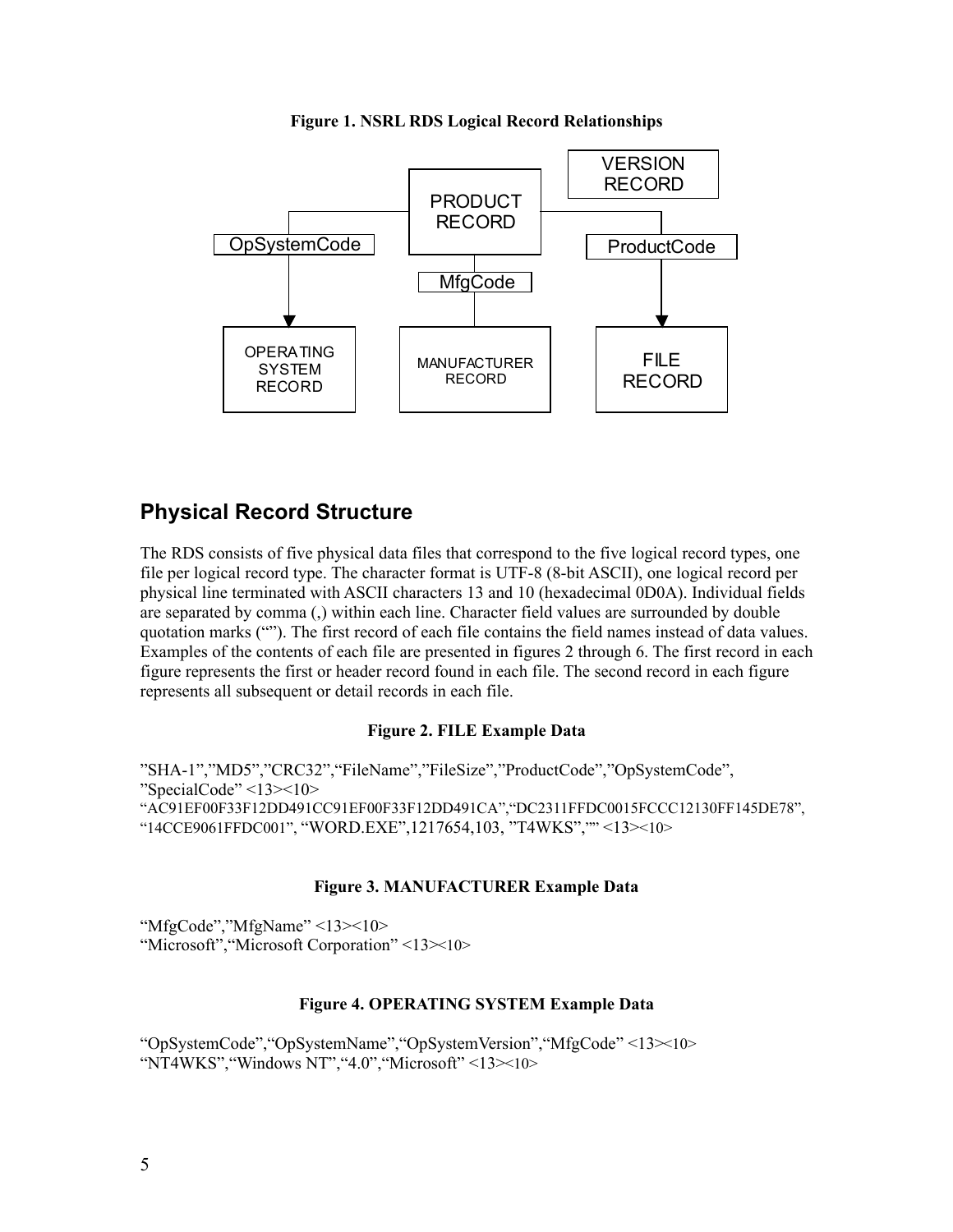#### **Figure 5. PRODUCT Example Data**

"ProductCode", "ProductName", "ProductVersion", "OpSystemCode", "MfgCode", "Language","ApplicationType" <13><10> "103","Microsoft Office","2000","Win98","Microsoft","English","Word Processor" <13><10>

#### **Figure 6. RDS VERSION Example Data**

"SHA-1","RDSVersion" <13><10> "DD161AEFCC271124533FFFA1445764BDE12515AE","2001/03/08 0.2" <13><10>

# **Physical Distribution Media**

The distribution of the RDS will take the form of quarterly compact discs (CD) from NIST's Standard Reference Data (SRD) Office [\(http://www.nist.gov/srdata\)](http://www.nist.gov/srdata) as Special Database #28. Each CD will include a full version of the RDS, i.e., each issue is cumulative and can replace previous versions. Each file will be variable in size with a full complement of files from one or more packages. Further, the files will be named NSRLFILE.TXT, NSRLOS.TXT, NSRLMFG.TXT, NSRLPROD.TXT, and VERSION.TXT.

It will be up to an individual user to determine how these files are used and provided to applications running in an investigative environment. They can be used separately as is, combined into a single database of information, or in various other combinations depending on the requirements of the particular environment in which they are used.

Additional software for demonstration purposes may be added to the distribution from time to time.

If space permits, other formats or subsets of data may be added to the distribution as requested by users. Those sets of data will be documented within the directories associated with those data sets.

A typical distribution of the RDS will contain over a million NSRLFILE records, several hundred NSRLMFG and NSRLPROD records, several dozen NSRLOS records, and only one VERSION record. The size will grow as new and updated applications are added to the database.

# **Appendix 1. Change Record**

- 1. 2001/01/25 Editorial changes, corrections to record layouts, modification of distribution naming and versioning.
- 2. 2001/01/29 Addition of Virus data element to File record, modification of data records to use ASCII 10 character instead of ASCII 13 to end a record, addition of information on physical distribution to indicate additional records or replacement database.
- 3. 2001/03/08 Added section on fifth file, SHA-1.txt.